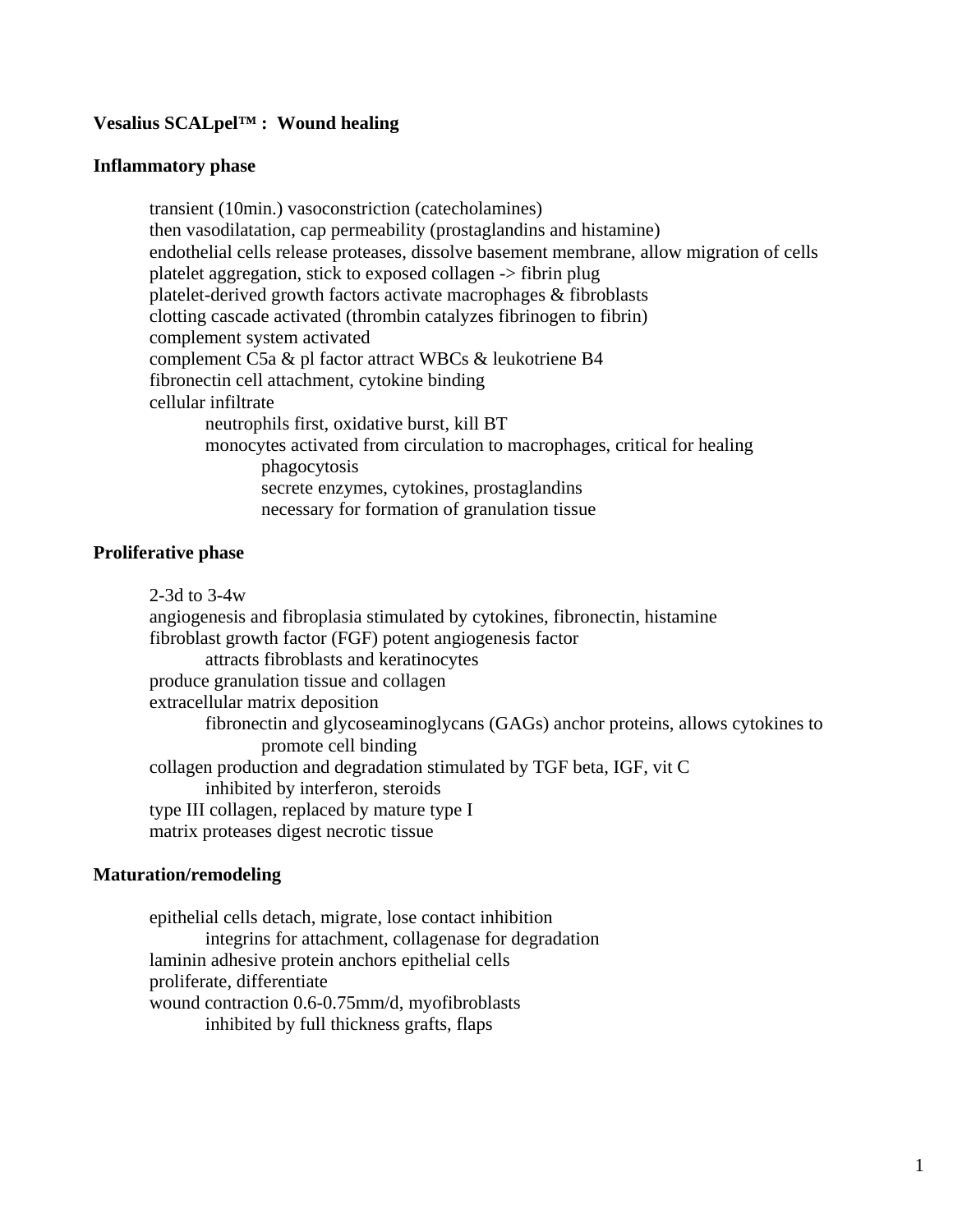## **Factors**

```
 Oxygen 
      tissue PO_2 > 40mm adequate for collagen synthesis, epithelialization, angiogenesis
       adequate Hb > 50% normal necessary for O_2 transport; perfusion, vascularity
      hyperbaric O_2 does increase tissue oxygen if perfusion is adequate
steroids 
       inhibit inflammatory phase, macrophages, angiogenesis, contraction 
nutrition 
      albumin < 2g inhibits
        vit C cofactor for collagen synthesis, fibroblast proliferation 
       vit E: large doses inhibit collagen production 
               may be antioxidant in radiation wounds 
       Zn deficiency impairs epithelial, fibroblast function 
tissue adhesives 
       fibrin sealant may increase tensile strength, epithelialization of skin graft interstices 
smoking 
      vasoconstriction, CO shifts O_2/Hb curve to L, decreases offloading of O_2 to tissues
free radicals 
       bad for healing 
       radiation injury, chemicals, ischemia-reperfusion, inflammation, aging 
       break down extracellular matrix (ECM), collagen, cell membranes 
age 
       neonatal wounds heal without scar (role of TGFß?) 
       old don't heal as well as young, but scar better 
       decreased cell proliferation and function, prolonged phases 
       intolerance to ischemia, recurrent disease 
chemotherapy 
       decreased fibroblast production and wound contraction 
       adriamycin, actinomycin D, bleomycin, BCNU 
      delay starting CT > 14d out of proliferative phase
radiation 
       small vessel occlusion (endothelial damage) 
        permanent injury to fibroblasts even years later 
       impaired epithelialization 
       hyperbaric induces angiogenesis, helps in radiated tissue; osteoradionecrosis 
       single preop < 300Gy or post op in 5-7d no significant effect 
       >1000 cGy within 3w retards early healing 
       > 4500 significant retardation 
       fluoro can cause significant ulcer, damage 
       safe dose not known, may vary with tissue type 
infection 
      > 10 to the 5<sup>th</sup> org/g tissue or any hemolytic strep prevents healing
       prolongs inflammatory phase 
       collagenases release stimulated by bacterial endotoxin 
growth factors
```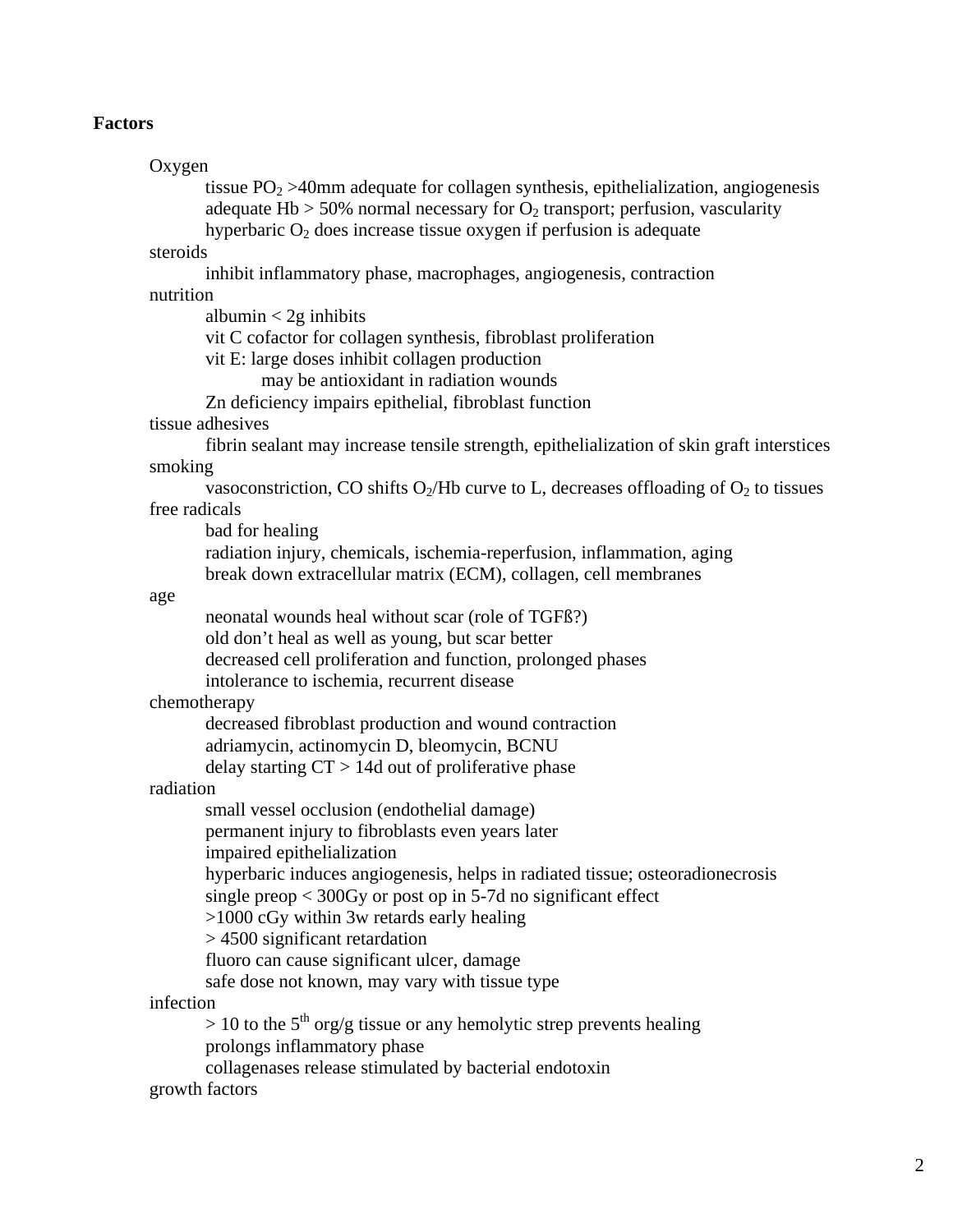proteins that promote cell proliferation, migration and function by receptor binding from platelets, macrophages, keratinocytes, fibroblasts, endothelial cells clinical studies: PDGF (diabetic pressure), FGF (fibroblast growth factor)(pressure, donor sites)

### **Non-healing wound**

 arrest normal progress of phases prolonged inflammatory phase repeated trauma (pressure, FB, infection, ischemia, tissue hypoxia) increase inflammatory cytokines, matrix metalloproteases (degrade proteins, cytokines, epithelium)

# **Dehiscence**

risk factors

 systemic: pulmonary disease (cough), malnutrition, obesity, diabetes, steroids, cytotoxic agents

 local: emergency, contamination, technical, bowel distention, ascites, infection, hematoma, ischemia, radiation

## **Incisional hernia**, recurrence rate 45%

 non-absorbable, continuous suture best COPD, low albumin, steroids

### **Hematoma**

 technical or coagulopathy hypothermia, hypotension, epinephrine

## **Infection**

 I clean: 2-5%, atraumatic, no GU, GI, resp entry II clean contaminated: 8-11%, minor tech break, entry " without spillage III contaminated: 15%, trauma, gross spill, entry infected tissue, bone urine bile IV dirty 35%, drain abscess, debride soft tissue infection intraop risk factors: prep, shave, duration, prophylaxis, contamination, FB, hematoma, dead space, tissue trauma clean/contaminated or contaminated delay repair autologous tissue: flap, free fascia lata (vascularizes), component separation avoid synthetic mesh if possible alloderm: human dermal matrix oasis: porcine small intestine submucosa collagen matrix